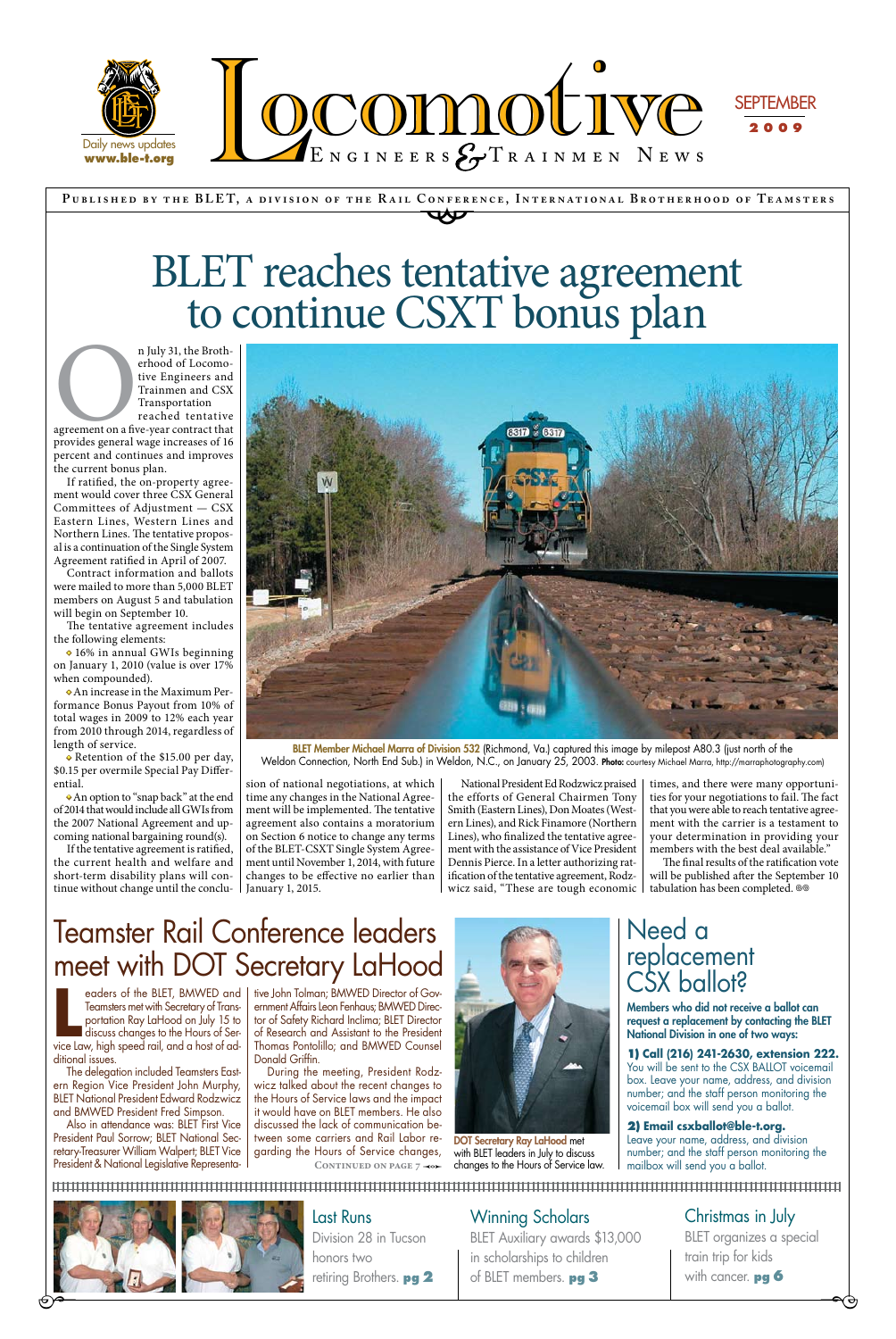# **Calendar** Events **&**

#### 2009

#### September 13-16, 2009 **74th annual Southwestern Convention Meeting, Kansas City, Mo.**

Brother Mike Zenner, Secretary-Treasurer of BLET Division 130 (Kansas City, Kan.), is Hosting Chairman of the 2009 SWCM in Kansas City, Mo. It will be held at the Hyatt Regency Crown Center (2345 McGee St., Kansas City, MO 64108: Phone: (816) 421-1234). The room rate will be \$139 per night. To contact Brother Zenner, call (816) 804- 9107or email: zmike5@kc.rr.com. Visit the SWCM website at: www.bletswcm.org.

#### June 13-18, 2010 **83rd Annual Southeastern Meeting Association, Cincinnati, Ohio**

Hosted by the members of BLET Division 110, the 2010 SMA will be held at the Hilton Cincinnati Netherland Plaza. More details to come!

#### July 13-17, 2010 **70th Annual International Western Convention, Bismarck-Mandan, N.D.**

Chairman Mike Muscha and the members of BLET Division 671 host the 2010 IWC at the Radisson Hotel Bismarck. More details to come!

#### August 8-11, 2010 **72nd Annual Eastern Union Meeting Association, Pittsburgh, Pa.**

Hosted by Tom and Sue Caruso, Division 355, the 2010 EUMA will take place at the Sheraton Station Square Hotel in Pittsburgh, Pa. More details to come!

> LET Division 28 (Tucson, Ariz.)<br>honored retiring members Don<br>Bergman and Wally Johnson<br>at their regular meeting in<br>July. honored retiring members Don Bergman and Wally Johnson at their regular meeting in July.

#### September 12-16, 2010 **75th Annual Southwestern Convention Meeting, San Antonio, Texas.**

Hosted by Russell Elley, Local Chairman of Division 197, the 2010 SWCM will take place at the Hyatt Regency on the River Walk at Paseo del Alamo (123 Losoya St., San Antonio, Texas, 78205). More details to come!

#### **Railroad Retirement Board Informational Conferences**

The watches were presented to thank the Brothers for their years of service to the union. The watches were engraved with the BLET's logo and each Brother's name. ®®



4000 Town Center, Suite 1250, Southfield, MI 48075-1407 phone: 800.514.0010 | fax: 877.633.1910 email: lecmpa1910@lecmpa.org | web: www.lecmpa.org

The U.S. Railroad Retirement Board holds free information conferences for railroaders. Conference registration begins at 8 a.m., with the programs beginning promptly at 8:30 a.m. and ending at 12:30 p.m.



General Chairman Bill Hannah (Union Pacific-Western Lines) presents retirement gifts to Don Bergman (left) and Wally Johnson. Photos: courtesy of Division 28 President Jon Hurst

October 2, 2009 **Mason, Ohio** Super 8 Motel, 1-71 Exit 25, 5589 Kings Mill Road

# $\overline{\mathsf{L}}$  and  $\overline{\mathsf{S}}$  and  $\overline{\mathsf{R}}$  under  $\overline{\mathsf{R}}$  under  $\overline{\mathsf{S}}$



October 9, 2009 **Grantville, Pa.** Holiday Inn Harrisburg-Hershey, 604 Station Road

October 9, 2009 **Huntington, W.Va.** The Ramada Limited, 3094 16th Street Road

October 16, 2009 **Pittsburgh, Pa.** Greater PA Regional Council of Carpenters Union Hall, 650 Ridge Road

October 30, 2009 **Salt Lake City, Utah**  Crystal Inn Hotel & Suites, 230 West 500 South

## ARE YOU RETIRING? Do you have 40-years of membership? If so, let us know!

November 20, 2009 **Metairie, La.** Four Points by Sheraton, New Orleans Airport, 6401 Veterans Memorial Blvd.

Don Bergman joined the Brotherhood on August 1, 1979. During his career, Brother Bergman served Division 28 as Legislative Representative and Local Chairman. He also served as Chairman of the Arizona State Legislative Board for several years.

Wally Johnson joined the Brotherhood

on June 1, 1981. According to Division 28 President Jon Hurst, Brother Johnson was always active in union service throughout his career, and served the Division as Local Chairman for several years.

General Chairman D.W. "Bill" Hannah (Union Pacific-Western Lines) attended the meeting to give the Division members an update on the new Hours of Service Law. While he was there, General Chairman Hannah presented the two retiring Brothers with BLET watches and membership pins.

Brother Bergman received a 30-year BLET pin while Brother Johnson received a 25-year pin.

# Division 28 honors retirees Don Bergman and Wally Johnson

The BLET National Division features members who are retiring (or who have retired) in the Last Run segment of the Locomotive Engineers and Trainmen News. In addition, members with 40 or more consecutive years of membership are profiled in the publication's Honor Roll section.

To submit your information, write or email the following: BLET Public Relations Department Last Runs/Honor Rolls 1370 Ontario St., Mezzanine Cleveland, OH 44113-1702 Email: Bentley@ble-t.org

## **Transportation Workers** protecting each other since 1910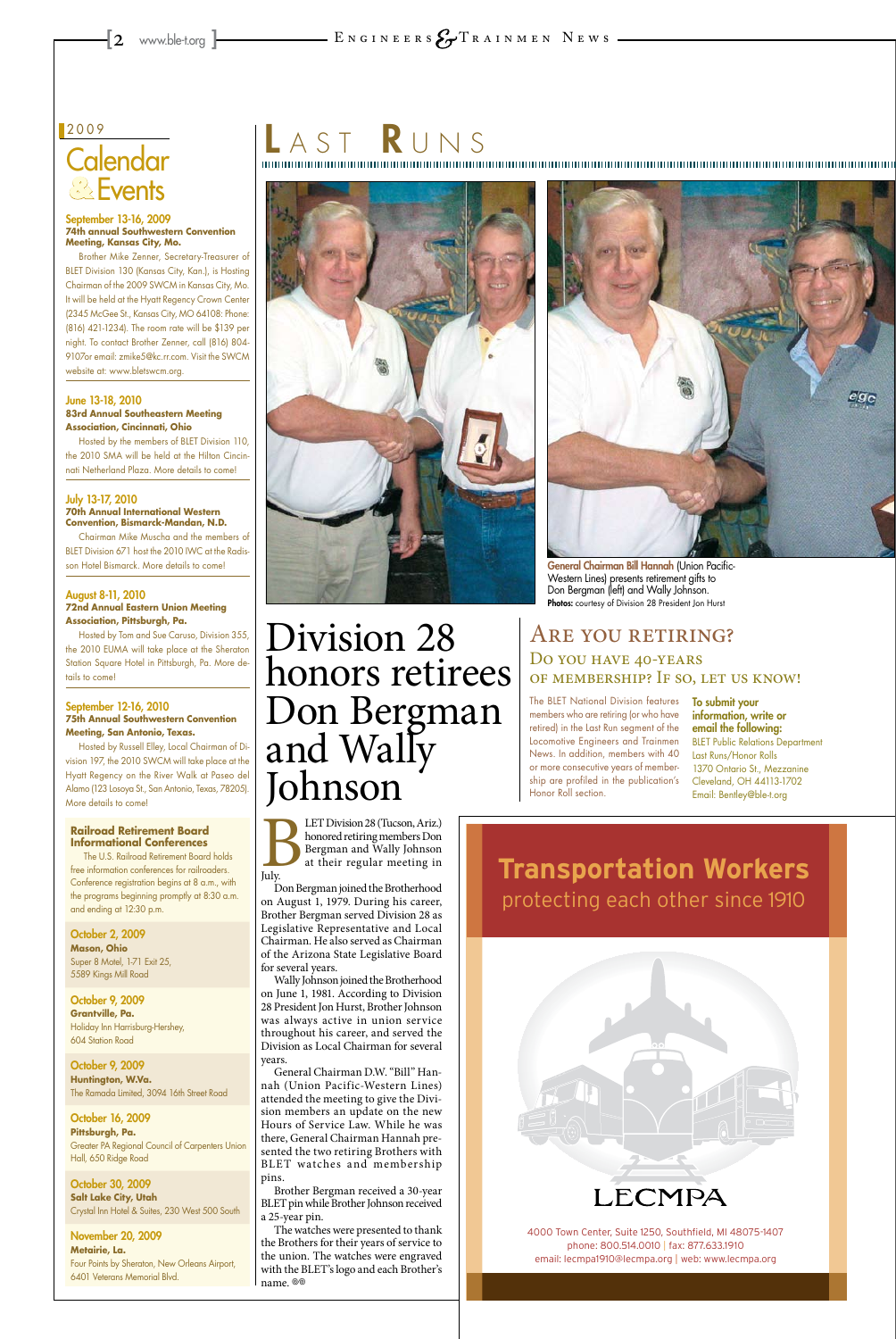• **Brooke Switzer,** daughter of Mr. and Mrs. Ricky Switzer,



is a freshman at Clovis Community College. Her father is a BNSF engineer and member of BLET Division 811 (Clo-

vis, N.M.), and her mother is a member of BLET Auxiliary 811.

Winners of Auxiliary scholarships through the Southwestern Convention Meeting (SWCM) are as follows:

• **Nicholas P. Davis,** son of Mr. and Mrs. William E. Davis, is a senior at Pittsburg State Uni-



versity. His father is a

UP engineer and member of Division 336 (Osawatomie, Kan.), and his mother is a member of BLET Auxiliary 235.

• **Ashley Derden (Bailey-Todd),** daughter of Mr. and Mrs. Arlin Todd, Is a sophomore at Lone Star College. She



ton Rouge, La.), and Kathie is a BLET Auxiliary Member-at-Large. Arlin is also Chairman of the Louisiana State Legislative Board.

The Auxiliary awarded THREE STUDENTS WHOSE

at Abilene Christian University. His father is a BNSF engineer and member of Division 871 (Slaton, Texas) his mother is an Auxiliary

Member-at-Large.





of Mr. and Mrs. Jeffery A. Keefer, is a freshman at the University of Nebraska at Omaha. His father is a UP engineer and member of

Division 183 (Omaha, Neb.), and his mother is a member of Auxiliary 12.

• **Samuel Wells Dowell,** son of Mr. and Mrs. Carl Dowell, is a junior Large.





Mrs. Russell J. McKay, is a junior at the University of Texas at Austin. His father is a BNSF engineer and member of Division 206 (Tem-

ple, Texas) and his mother is an Auxiliary Member-at-Large.

• **Natalie H. McKay,** daughter



of Mr. and Mrs. Russell J. McKay, is a senior at the University of Mary Hardin-Baylor. Her father is a BNSF engineer and member of Divi-

sion 206 (Temple, Texas) and her mother is an Auxiliary Member-at-

# BLET Auxiliary Scholarship Recipients - 2009-2010

## BLET Auxiliary

The BLET Auxiliary awarded \$13,000 in scholarships to the children of BLET members for the 2009-2010 academic school year. "Thank you so much to everyone who donated to our scholarship fund, those who purchased raffle tick of BLET members for the 2009-2010 academic school year. "Thank you so much to everyone who donated to our scholarship fund, those who purchased raffle tickets at regional conventions, members of our auxiliaries who sent in donations and monies received Auxiliary.

parent(s) participated in the Eastern Union MEETING ASSOCIATION (EUMA):

• **Brett L. Phillips**, son of Mr. and



Mrs. Donnie L. Phillips, is the winner of the John Thomas Collins & Mary M. Collins Memorial Scholarship. He is a sophomore at West Virginia

University. His father is a CSX engineer and member of BLET Division 284 (Grafton, W.Va.).

> ship program. Details on applying for a 2010-2011 BLET Auxiliary Scholarship is available on the Internet, http://www.bletauxiliary.net, and will appear in the annual BLET Scholarship Directory, which will be published in the January 2010 issue of the Locomotive Engineers & Trainmen News. <sup>®</sup>



• **Kyle P. Willard,** son of Mr. and Mrs. Kenneth R. Willard,



was the winner of the Leona A. Louis Memorial Scholarship. Kyle is a senior at Calvin College. His father is a Canadian Na-

> everal members of the BLET's Safety Task Force Several members of the BLET's Safety Task Force<br>
> S (STF) recently attending an intensive workshop at<br>
> the National Transportation Safety Board's Training<br>
> Conter in Ashburn Va (STF) recently attending an intensive workshop at Center in Ashburn, Va. Titled "NTSB Accident Investigation Orientation for Rail Professions," the workshop was held on May 19-20. Led by NTSB investigators, the workshop  $\overline{\textsf{Task}}$ detailed how the Safety Board investigates railroad accidents and what it expects of participants in an investigation. Among other things, the workshop provided an overview of the NTSB go-team and the on-scene investigation; the "party" process; post on-scene investigation; services and support provided to families of accident victims; and role of the NTSB board member and the Office of Public Affairs. BLET National Secretary-Treasurer Bill Walpert, Chairman of the BLET Safety Task Force, assigned the following STF members to attend the workshop in his absence: Jerry Bullard, Division 212; Justin Sterling, Division 3; Todd Pollard, Division 456; Ken Kroeger, Coordinator of Education and Training, Primary Member of the BLET STF; Ben Blissett, Coordinator BLET STF and Division 301; James Hoskins, Division 182; and Carl Fields, Assistant Coordinator BLET STF and Division 682. @



tional engineer and member of Division 122 (Port Huron, Mich.), while is mother is an Auxiliary Member-at-Large.



Metra engineer in Chicago and member of Division 294 (Bensenville, Ill.), while his mother is an Auxiliary Member-at-Large.

Winners of the Joint IWC-BLET Auxiliary Scholarships are as follows:

• **Allyson K. Booth,** daughter of

Mr. and Mrs. James H. Booth III, is a senior at the University of Arizona. Her father is a UP engineer and Local Chairman of Division

Photo: submitted by Ken Kroeger submitted by Ken Kroeger.

• **William B. Mueller,** son of Mr. and Mrs. Forrest Wayne Lumpkins, is a freshman at the University of Iowa. His father is a (Vancouver, Wash.).

28 (Tucson, Ariz.), and her mother is an Auxiliary Member-at-Large.

• **Darren Green,** son of Mr. and





"We so very much appreciate all the BLET has done for us in making this program one of the most cherished gifts we can give to our children who benefit immensely from their generosity," she said.

The Auxiliary awarded 13 scholarships valued at \$1,000.00 each. These scholarships are fully funded by the proceeds of various fund raising projects at the four regional conventions, donations and memorial contributions.

On behalf of the BLET National Division, President Ed Rodzwicz offered congratulations to all the scholarship winners and thanked the BLET Auxiliary officers and members for their hard work and dedication in organizing their annual scholar-

## BLET Safety Task Force completes NTSB training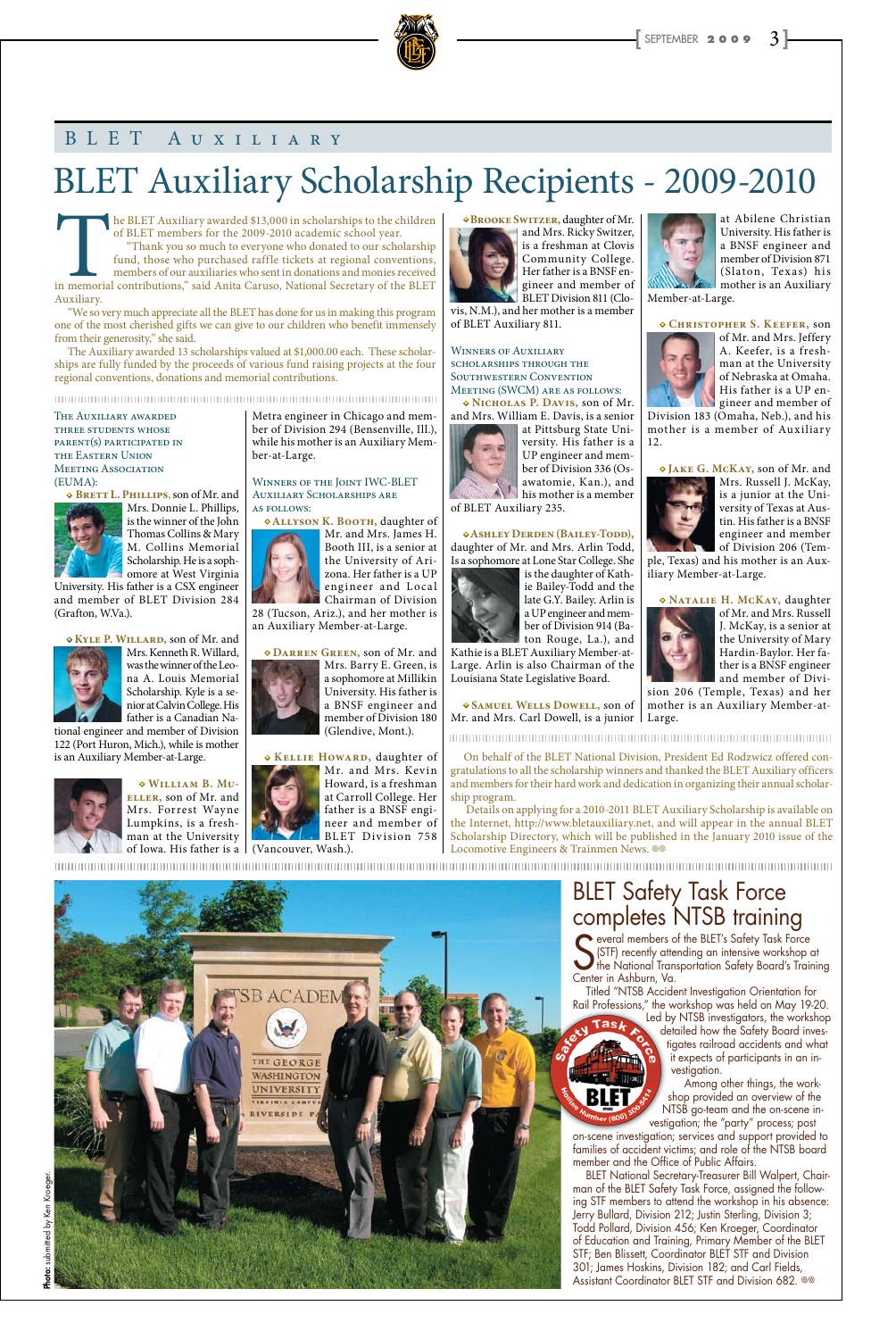# **BLET FELA Directory**

#### As of AUGUST 28, 2009



P.O. Box 875; 1604 Broad St., Suite F Phenix City, AL 36867-0875 (324) 291-7741 or (800) 422-3352 www.harpcallier.com Email: harpraillaw@aol.com J. Anderson "Andy" Harp

#### **CALIFORNIA The Crow Law Firm** 700 "E" Street Sacramento, CA 95814-1230 (916) 441-2980 or (800) 795-6555 Fax: (916) 441-3846 Email: Dfrias@crowlaw.com Joseph J. Weninger

**Arkansas Kujawski & Associates, P.C.** 201 W. Broadway, Suite E N. Little Rock, AR 72114 (501) 372-8047 or (800) 624-4571 Fax: (501) 372-4379 www.kujawskiassociates.com John P. Kujawski

#### **Hildebrand, McLeod & Nelson, LLP** 2000 Riverside Drive Los Angeles, CA 90039 (323) 662-6400 or (800) 344-3352 Fax: (323) 669-8549 www.hmnlaw.com Email: Pfiester@hmnlaw.com R. Edward Pfiester Jr.

#### **Hildebrand, McLeod & Nelson, LLP** 350 Frank H. Ogawa Plaza Fourth Floor Oakland, CA 94612-2006 (510) 451-6732 or (800) 447-7500 Fax: (510) 465-7023

www.hmnlaw.com Email: Pfiester@hmnlaw.com R. Edward Pfiester Jr.

**Colorado Rossi Cox Vucinovich Flaskamp P.C.**  3801 East Florida Ave., Suite 905 Denver, CO 80210-2500 (303) 759-3500 or (800) 325-4014 Fax: (303) 759-3180 www.rcvpc.com Email: jcox@rcvpc.com James L. Cox Jr.

#### **Florida Moody Strople, Kloeppel, & Higginbotham, Inc.**

33 North Dearborn St., Suite 1630 Chicago, IL 60602 (312) 236-4980 or (800) 832-1999 Fax: (312) 236-1711 Email: scsands@ameritech.net

1400 Baymeadows Way, Suite 105 Jacksonville, FL 32256 (904) 256-0018 or (800) 813-8608 Fax: (904) 256-0019 www.moodyrrlaw.com Willard J. Moody Jr.

#### **Sams & Hollon, P.A.**

Baywood Center 9424 Baymeadows Road, Suite 160 Jacksonville, FL 32256 (904) 737-1995 or (800) 327-4552 Fax: (904) 737-3838 Alva Hollon Jr.

#### **Georgia Matthews & Steel**

15 Piedmont Center, Suite 1560 3575 Piedmont Rd. NE Atlanta, GA 30305 (404) 264-1292 or (800) 776-0098 Fax: (404) 264-0161 John D. Steel

**Harp & Callier, L.L.P.** P.O. Box 2645, The Corporate Center Suite 900, 233 12th St. Columbus, GA 31902-2645 (706) 323-7711 or (800) 422-3352 Fax: (706) 323-7544 Email: <HarpRailLaw@aol.com> Email: <aharp@harpcallier.com> www.harpcallier.com J. Anderson "Andy" Harp

**Illinois Blunt & Associates, Ltd.**  60 Edwardsville Professional Park, P.O. Box 373 Edwardsville, IL 62025 (618) 656-7744 or (800) 323-5538 Fax: (618) 656-7849 Email: michaelb@bluntlaw.com David L. Blunt

**Daniel J. Downes, P.C.**  60 W. Randolph Chicago, IL 60601 (312) 781-1852 or (800) 624-2121 Fax: (312) 781-1854 Email: dan@dandownes.com www.feladownes.com Daniel J. Downes

**Kujawski & Associates, P.C.** 1331 Park Plaza Drive, Suite 2 O'Fallon, IL 62269-1764 (618) 622-3600 or (800) 624-4571 Fax: (618) 622-3700 www.kujawskiassociates.com John P. Kujawski

#### **Sands & Associates**

www.sandsandassociates.com Scott C. Sands

#### **Schlichter, Bogard & Denton** 120 West Main St., Suite 208 Belleville, IL 62220 (800) 873-5297 Fax: (314) 621-7151 Email: jschlichter@uselaws.com Jerome J. Schlichter

#### **Hoey & Farina**

542 South Dearborn, Suite 200 Chicago, IL 60605 (312) 939-1212 or (888) 425-1212 Email: Info@hoeyfarina.com www.hoeyfarina.com James L. Farina

#### **Texas Jones & Granger** 10000 Memorial Drive, Suite 888 Houston, TX 77024 (713) 668-0230 or (800) 231-3359 Fax: (713) 956-7139

#### **Louisiana**

#### **Davis•Saunders Law Firm**

500 Mariners Plaza Drive, Suite 504 Mandeville, LA 70448

(985) 612-3070 or (800) 321-7815 Fax: (985) 612-3072 www.davissaunders.com Email: Benbsaunders@aol.com Ben B. Saunders

**Massachusetts Thornton & Naumes LLP**  100 Summert St., 30th Floort Boston, MA 02110 (617) 720-1333 or (800) 431-4600 Fax: (617) 720-2445 www.tenlaw.com Email: rnaumes@tenlaw.com Robert T. Naumes

**Michigan E.J. Leizerman & Associates** 24750 Lasher Road Southfield, MI 48034 (313) 962-3666 or (800) 628-4500 Fax: (419) 243-8200 www.thefela.com Email: ej@leizerman.com E.J. Leizerman

**Minnesota Hunegs, LeNeave & Kvas, P.A.** 900 Second Ave. South, Suite 1650 Minneapolis, MN 55402 (612) 339-4511 or (800) 328-4340 Fax: (612) 339-5150 www.hlklaw.com Email: rleneave@hlklaw.com Randal W. LeNeave

**Ingebritson & Associates, P.A.** Medical Arts Building, Suite 1025 825 Nicollet Mall Minneapolis, MN 55402 (612) 340-8290 or (800) 282-6393 Fax: (612) 342-2990 www.ingebritson.com Russell A. Ingebritson

competent advice concerning their legal rights under the FELA. In addition, if you or any members of your family have questions concerning medical malpractice, product liability or other types of injury cases, please don't hesitate to contact one of these law firms for a consultation concerning your rights and remedies. @

> **Yaeger, Jungbauer & Barczak, PLC** 745 Kasota Ave. SE Minneapolis, MN 55414 (612) 333-6371 or (800) 435-7888 Fax: (612) 333-3619 www.yjblaw.com

Email: wjungbauer@yjblaw.com William G. Jungbauer

#### **Missouri**

**Hubbell, Peak, O'Neal, Napier & Leach** 30 West Pershing Road, Suite 350 Kansas City, MO 64108-2463 (816) 221-5666 or (800) 821-5257 Fax: (816) 221-5259 Gene Napier

#### **Bauer & Baebler, P.C.**

1716 S. Broadway St. Louis, MO 63104 (314) 241-7700 or (800) 682-4529 Fax: (314) 241-0003 www.RailLaw.com Joseph L. Bauer, Esq.

**Schlichter, Bogard & Denton** 100 S. 4th St., Suite 900 St. Louis, MO 63102



**Rathmann Law Offices, L.L.C.** 1031 Lami Street St. Louis, MO 63104 (314) 773-3456 or (800) 238-4122 Fax: (314) 773-7238 Dennis T. Rathmann

**Yaeger, Jungbauer & Barczak, PLC** 1010 Market St., Suite 1440 St. Louis, Missouri 63101 (314) 621-1775 or (800) 878-4074 Fax: (314) 621-4688 www.yjblaw.com Email: wjungbauer@yjblaw.com William G. Jungbauer

**New York**

**Collins & Collins** 267 North St. Buffalo, NY 14201 (716) 885-9700 or (800) 933-8195 Fax: (716) 885-9770 John F. Collins

**North Carolina Shapiro, Cooper, Lewis & Appleton, P.C.**

101 E. Elizabeth St. Elizabeth City, North Carolina 27909 (800) 752-0042 www.hsinjurylaw.com Email: RShapiro@hsinjurylaw.com Richard N. Shapiro

#### **Ohio**

**E.J. Leizerman & Associates, LLC** 717 Madison Ave. Toledo, OH 43624 (419) 243-1010 or (800) 843-3352 Fax: (419) 243-8200 www.thefela.com Email: ej@leizerman.com E.J. Leizerman

#### **Oregon**

**Rose, Senders & Bovarnick, LLP** 1205 N.W. 25th Ave.

#### Portland, OR 97210 (503) 227-2486 or (800) 998-9776 Fax: (503) 226-3131 Paul S. Bovarnick

**Pennsylvania Coffey, Kaye, Myers & Olley** Suite 718, Two Bala Plaza Bala Cynwyd, PA 19004 (610) 668-9800 or (800) 334-2500 Fax: (610) 667-3352 www.FELAattys.com Email: mikeolley@comcast.net Michael J. Olley

**Keller & Goggin, P.C.** 1528 Walnut Street, Suite 900 Philadelphia, PA 19102 (215) 735-8780 or (800) 666-FELA Fax: (215) 735-5126 www.keller-goggin.com Robert S. Goggin III

Email: btra@jonesgranger.com Robert M. Tramuto

**The Cartall Law Firm** 5126 Fredericksburg Rd., Suite 462 San Antonio, TX 78229 (210) 344-1111 Fax: (210) 344-5844 Bryan P. Cartall, Esq.

#### **McKinney & McKinney**

550 Wescott, Suite 590 Houston, TX 77007 (713) 869-1500 or (800) 709-9093 Fax: (713) 880-4638 Website: www.piattorney.com R.L. Pete McKinney

**Tavormina & Young, LLP** 

1300 Post Oak Blvd., Suite 1750 Houston, TX 77056 (713) 333-3070 or (888) 565-7245 Fax: (713) 333-3075 www.TavorminaYoung.com Email: syoung@tavorminayoung.com Steve Young

#### **Utah**

**Hatch, James & Dodge** 10 West Broadway, Suite 400 Salt Lake City, UT 84101 (801) 363-6363 or (800) 574-6310 Fax: (801) 363-6666 Email: bhatch@hjdlaw.com Brent O. Hatch

**Virginia**

**Moody, Strople, Kloeppel, Basilone & Higginbotham, Inc.**  500 Crawford St., Suite 300 P.O. Box 1138 Portsmouth, VA 23705 (757) 393-4093 or (800) 368-1033 Fax: (757) 397-7257 www.moodyrrlaw.com Willard J. Moody Jr.

#### **Shapiro, Cooper, Lewis & Appleton, P.C.**

1294 Diamond Springs Road Virginia Beach, Virginia 23455 (757) 460-7776 or (800) 752-0042 Fax: (757) 460-3428 Website: <www.hsinjurylaw.com> Email: Rshapiro@hsinjurlaw.com Richard N. Shapiro

#### **Washington Rossi Cox Vucinovich Flaskamp P.C.** 10900 N.E. 8th St., Suite 1122 Bellevue, WA 98004 (425) 646-8003 or (866) 357-7245 Fax: (425) 646-8004 www.rcvpc.com Email: jcox@rcvpc.com James L. Cox Jr. **Email Address Changes To:**  John Bentley, Editor Bentley@ble-t.org

ur union has designated attorneys who are  $\circ$ qualified to serve as counsel for BLET members in accordance with the Federal Employers' Liability Act (FELA) governing workplace accidents. In the event of an injury or death and before reaching any settlement with a railroad, members or surviving families should contact an attorney listed to get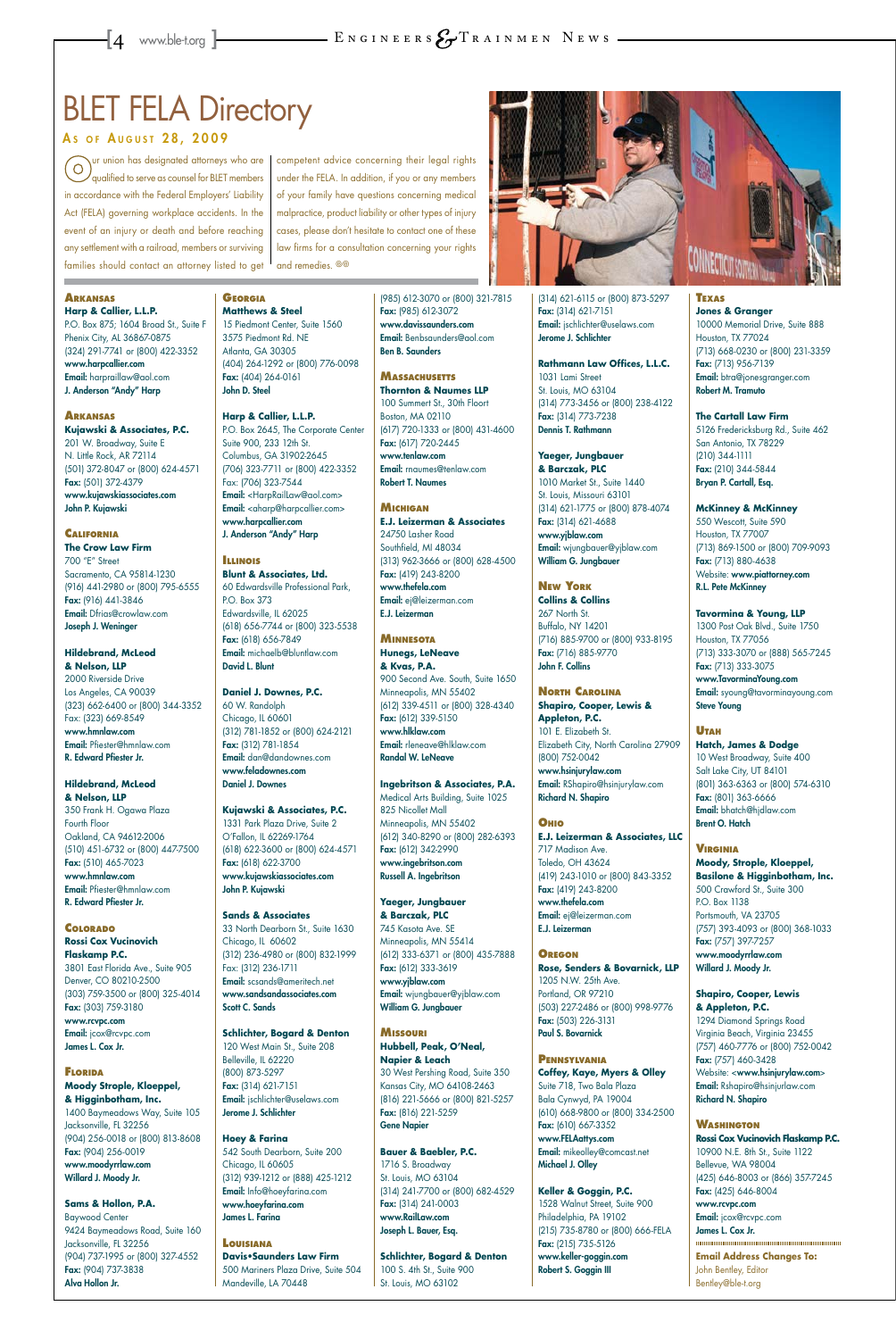

# BLET members ratify agreement<br>that preserves jobs at Wheeling & Lake Erie

The Brotherhood of Locomo-<br>tive Engineers and Train-<br>men has always been at the<br>forefront when it comes to<br>protecting union jobs, and<br>the union's recent contract settlement<br>with the Wheeling & Lake Erie (W&LE) tive Engineers and Trainmen has always been at the forefront when it comes to protecting union jobs, and with the Wheeling & Lake Erie (W&LE) railroad is no exception.

Engineers and trainmen belonging to BLET Division 292 (Beach City, Ohio) overwhelmingly ratified new labor agreements for both train and engine service crafts. The BLET members are represented by the BLET's Norfolk Southern - Northern Lines/W&LE General Committee of Adjustment.

Division 292 Local Chairman Steve Fogle said the contract governs about 110 locomotive engineers and trainmen, and was ratified by a 10-to-1 ratio.

The agreement provides substantial wage increases for members and other important quality of life improvements. More significantly, the agreement protects jobs. The BLET successfully fought to maintain two-person train operations in the face of carrier demands for single person operations.

#### Seven years without a contract

Negotiations for both agreements had been underway for seven years and for the past several years had been supervised by the National Mediation Board (NMB). BLET is certified to represent both train and engine service crafts at W&LE.

"Morale was low," said Timothy L. John II, Vice President of Division 292. "Seven years took its toll."

He said the main hang up was management's insistence that the BLET submit to cutting jobs and agreeing to singleman train operations. Going seven years without a raise was a sacrifice the W&LE members were willing to make to resist single-man crews.

"The huge sacrifice made by the membership enabled us to ward off the singleman crew," John said. "We held out so long that we lost quite a few employees who got fed up waiting for a raise and got jobs elsewhere."

Local Chairman Fogle said all railroads want single-man crews, but it is important for unions to show solidarity and resist those efforts. He said singleman operations pose deadly safety and security risks, as well as major fatigue and rest issues for train crews.

#### BLET National Division steps in

Fogle, Local Chairman of Division 292, said negotiations were nearly at an impasse when the BLET National Division stepped in to lend assistance.

He said BLET National President Ed Rodzwicz and First Vice President Paul Sorrow attended what would be the final negotiating session before the National Mediation Board.

"President Rodzwicz very plainly told the NMB that the BLET does not recognize one-man crews and forcefully told them that the BLET would not negotiate a oneman agreement," Fogle said. "The NMB then told the W&LE to back off the issue or it would free BLET to go on strike."

The BLET also resisted a late demand by the carrier that it commit in advance to negotiate over this issue during the next round of contract negotiations.

"These were extremely difficult negotiations, and I commend our membership

at W&LE for sticking to their guns," President Rodzwicz said. "On behalf of the entire BLET, I thank them for the sacrifice they made to protect the nation from the threat of single-man crews."

"I appreciate the support of the Teamsters and National President Ed Rodzwicz," Tim John said. "His presence definitely brought things to a head and put us over the top."

#### Legislative assistance

General Chairman Cole Davis, who negotiated the agreement with the help of Division 292 Local Chairmen Steve Fogle and John Lemmert, was assisted throughout by Vice President Marcus J. Ruef.

In addition to the assistance from President Rodzwicz and First Vice President Sorrow, General Chairman Davis also thanked the BLET's legislative leaders for helping to end the carrier's push for single-man crews.

He thanked John Tolman, BLET Vice President and National Legislative Representative, and Tim Hanely, Ohio State Legislative Board Chairman, for helping to apply key political and regulatory pressure regarding the issue of one man trains.

"The Teamsters Rail Conference has friends in political office who were not aware of what was happening at the Wheeling & Lake Erie, and we brought the situation to their attention," Hanely said.

#### Protecting conductors and trainmen

Securing a contract that protects all operating crafts was a priority for the BLET and its members.

Vice President Marcus J. Ruef assisted General Chairman Cole Davis, Local Chairman Fogle and Local Chairman John Lemmert throughout the negotiating process. He commended the negotiating team for their perseverance and tenacity in protecting two-man crews. "Our success in resisting W&LE's attempt to dilute the train service crew consist rule demonstrates our commitment to maintaining two crew members, and vindicates our custody of the train service agreement," he said. "It also belies the claim of some that our negotiation of meaningful engineer scope rules threatens the craft of conductor. "Our handling of the matter on W&LE demonstrated that providing for a rate of pay or an allowance in anticipation of the possible loss of a position by another organization does not equate to agreeing to eliminate the position in dispute," Ruef said. "The facts of the W&LE settlement serve to set this record straight on a national basis."

The W&LE currently owns 575 miles of track and retains trackage rights to another 265 miles.  $\otimes$ 



Wheeling & Lake Erie members made great personal sacrifices to oppose one-man crews.

Andy Kennard, a W&LE engineer for the past six years, said protecting jobs is one of the most important aspects of the new agreement.

"I'm an engineer, so I would have kept my job if we'd gone to a one-man crew," he said. "But it would have created a very unsafe situation."

Local Chairman Fogle said one-man crews was a big issue for conductors when the BLET successfully organized that group of workers in 2004.

"We promised to protect them, and we didn't leave them out to dry," he said. "We kept our word."

#### Increased pay, guaranteed days off

The new agreements provide for immediate hourly wage increases for locomotive engineers and trainmen. The total wage packages provide overall wage increases of 21.4% for locomotive engineers and 21.38% for train service employees, as well as longevity bonuses. The agreement expires at the end of 2011. "The members were ready for a raise," said Fogle, who has worked at the railroad since 1969 when it was owned by the Norfolk & Western. "Once members got their signing bonus, it made them happy." Both agreements provide significant improvements to the lifestyles of all W&LE train and engine service employees. The agreements provide that all employees assigned to extra boards will have one regular rest day per week, and also provides for improved electronic line up information. "I'm an extra board engineer, and one of the good things in this contract is that the extra board got a day off per week," Andy Kennard said. "I've gone about four years without a day off."

Additionally, all train and engine service employees will be able to take one

week of their vacations a day at a time.

John said the single-day vacations, used in conjunction with regular days off, gives the members more time away for work to spend with their families. John normally works out of Gambranius Yard in Canton, Ohio, servicing the Ashland Refinery and a large recycling center. However, he often bounces from job to job due to seniority issues.

#### Gap insurance for early retirement

Both agreements provide that retiring employees will now be provided with up to \$415 per month for gap insurance, which will make it easier for W&LE employees to take advantage of early retirement under Railroad Retirement. While the agreement also provides for a modest level of employee cost sharing in line with other W&LE employees, the agreements cap the cost sharing level reached in 2011 pending the negotiation of subsequent agreements.

"The gap insurance was one of the big reasons guys voted for the contract," Kennard said. "We have a lot of guys planning to retire in four or five years, and the gap insurance will help them get there."

Railroad employees are governed by the Railroad Retirement Board — not Social Security. Railroad Retirement allows members to retire will full benefits at age 60, provided they have 30 years of service in the industry.

"The gap insurance helps those who have their years in but are not old enough to retire," Vice President John explained.

#### Thank yous

General Chairman Davis said negotiations were a long and, at times, tedious process.

"While Fogle, Lemmert, Ruef and I were the principal players during the last year, these negotiations span back through the tenure of the two general chairmen that preceded me, Larry Sikes and Bob Linsey, Vice Presidents Paul Sorrow and Dale McPherson, and many other BLET officers on the property such as Division President Dean Dennis and Vice President Tim Johns."

Davis and Ruef also thanked Federal Mediators Larry Gibbons and Dick Hanusz of NMB, who provided mediation services during the last several years of negotiations.

Finally, Brother Davis thanked National President Ed Rodzwicz and First Vice President Paul Sorrow, who attended the final mediation session that culminated in the ratified agreements, noting that their presence served to reinforce the seriousness with which the BLET takes the crew consist issue.

#### About the W&LE

Wheeling & Lake Erie Railroad lines interchange with three major Class I railroads (Canadian National, CSX, and Norfolk Southern). The railroad hauls major commodities such as coal, iron ore, stone, coke, steel, lumber, plastic, chemicals and grain, generating approximately 130,000 carloads annually.

The railroad is headquartered in Brewster, Ohio. Branch lines reach as far south as Benwood, W.Va. (just south of Wheeling) and as far east as Connellsville, Pa.



Members on the Wheeling & Lake Erie enjoy increased pay and guaranteed days off under the new BLET contract.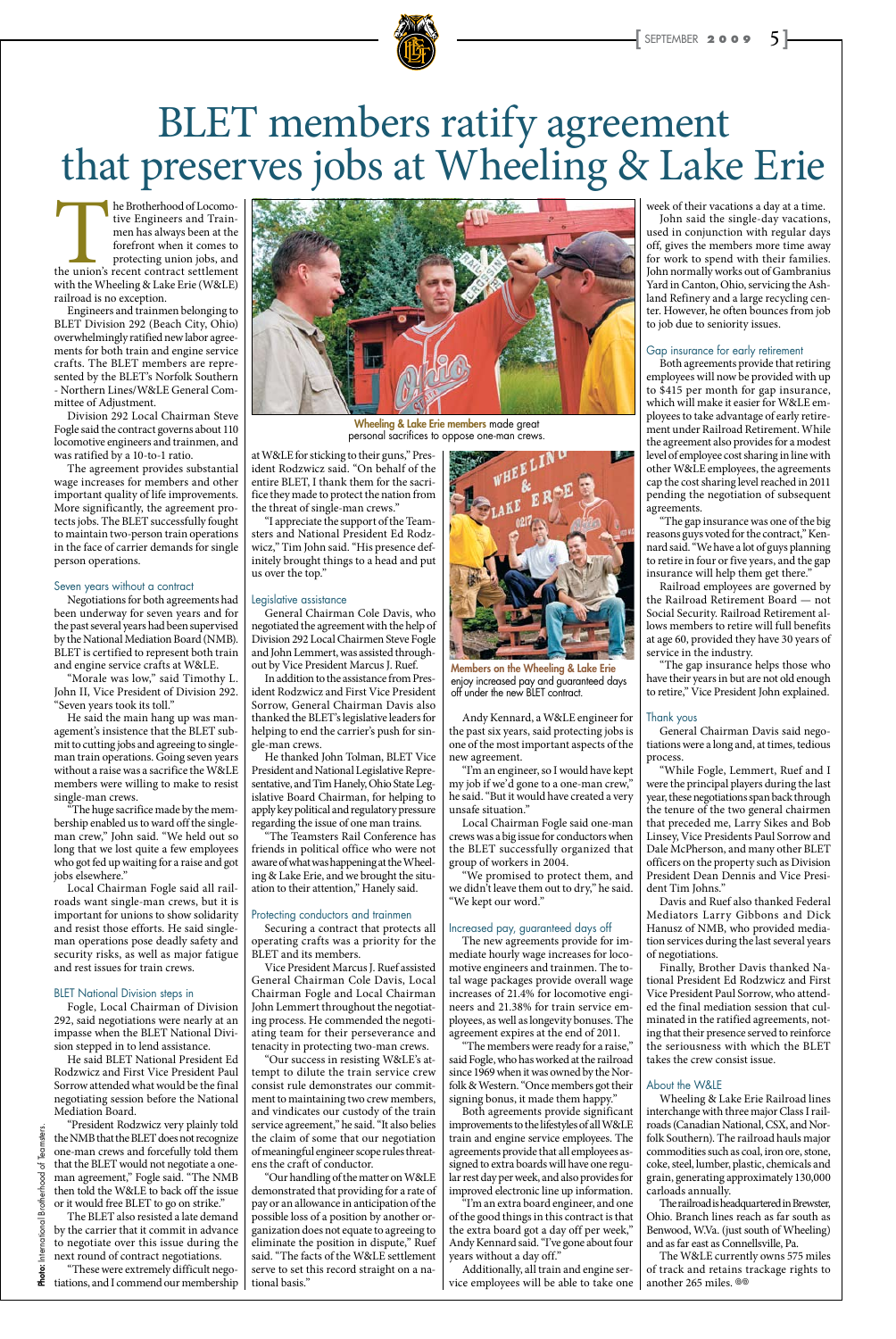embers of Teamsters<br>
Joint Council 73 and<br>
the Brotherhood of Locomotive Engineers<br>
and Trainmen in New<br>
Jersey recently helped make some wish-<br>
es come true for eight special children Joint Council 73 and the Brotherhood of Locomotive Engineers and Trainmen in New es come true for eight special children with terminal cancer.

Over the past 16 years, an Australian organization known as Challenge has conducted an overseas trip to the United States for 10 seriously ill children. Challenge is Australia's version of the Make a Wish Foundation, which grants wishes to children living with cancer and other life-threatening disorders. They range in age from 12 to 17.

Challenge typically comes to the United States area every other year as part of their "Trip of a Lifetime" program, an all expenses paid, month long trip to the United States. And when Challenge comes to New York/New Jersey, Teamsters Joint Council 73 in New Jersey pulls out all the stops in hosting the Challenge Kids. Past activities have included helicopter rides, Broadway shows, and behind the scenes trips to movie sets.

This year, the Joint Council 73 President Anthony Artifico enlisted the help

of the BLET to provide the kids with a new experience. Brother Matt Kronyak of BLET Division 235 (Ridgefield Park, N.J.), worked with Conrail to organize a special "Santa Train in July" excursion through New York and New Jersey, featuring the railroad's Santa Claus train.

"All the kids this year had some form of terminal cancer," Kronyak said. "There were supposed to be 10 kids this year, but only eight made it. In past years, some of the kids have been so sick they had to go home early.

"It was a rewarding and fulfilling experience to be able to organize the Santa Train in July trip for these kids," Kronyak said.

The July 11 train ride provided the children with exclusive views of the Statue of Liberty and the New York City skyline.

> In addition to serving the Brotherhood as Local Chairman of Division 235, Brother Kronyak is also a Vice General Chairman of the Conrail SAA/CSXT Northern District General Committee ®®

**Photo:** submitted by Matt Kronyak.

mqui

Brother Kronyak enjoyed bonding with the kids on the train trip. Known for his thick New Jersey accent, Kronyak said he taught the Australian kids to say, "How you doin'?" during the train ride. They in turn taught him how to say "G'day, mate," using the proper Australian accent.



Matt Kronyak, fourth from left, helped organize a special train ride for eight kids with cancer (standing on the engine) who visited the United States in July.

erry L. Bean of BLET Division 155<br>(Decatur, Ill.), is retiring from Nor-<br>folk Southern after an accident free,<br>41-year railroad career.<br>In March, he was recognized by<br>Norfolk Southern with its top, system-<br>wide safety awar erry L. Bean of BLET Division 155 (Decatur, Ill.), is retiring from Norfolk Southern after an accident free, 41-year railroad career.

The BLET National Division provided shirts and hats for the children, while CSX provided hats and backpacks.

Brian Baginski, Local Chairman of BLET Division 601 (Newark, N.J.), served as the Locomotive Engineer for the day. Tony Maldonado, UTU Local 1447, was the conductor.

Brother Kronyak said the children were treated to an incredible amount of entertainment during their two-week stay in the States, including: dinner with actor Bruce Willis; seats at the Broadway play "Wicked" and a meet-and-greet with the performers after the show; a meeting with Edie Falco, star of The Sopranos television show who is married to a Teamster; a taping of CSI New York; a trip through New York Harbor on a New York City Fire Department fire boat; and tickets to a New York Mets baseball game, where the kids got to play catch on the field with some of the Mets players.

Kronyak said Teamster Joint Council 73 Organizer and PAC Chairman Cliff Nolan and his wife Nancy drove the kids all over the Tri-State area. Nolan drove the Joint Council tour bus, which was the main mode of transportation for the kids while they were in the States. They stayed at the Helmsley Hotel in New York City and the Hershey Hotel in Seaside Heights, N.J. during their stay.

The BLET in New Jersey has been working more closely with Joint Council 73. Kronyak said the BLET recently helped the Teamsters organize a non-union car inspection company on the CSX property, which brought about 50 new members in the union.

# BLET provides Christmas in July for kids with terminal cancer

During his career Bean worked the  $\frac{15}{2}$ extra board early in his career. Later he qualified for a regular assignment from  $\frac{5}{9}$ Decatur to Peru, Ind., and Frankford,  $\frac{e}{5}$ Ind. He also worked as a yard engineer  $\frac{1}{6}$ in the Decatur Yards while instructing safety classes and giving Operation Lifesaver presentations.

"It's been a good career for me," bean said. "When I first hired out I had no intentions of staying, but things got a lot better. I don't regret it."  $\otimes$ 

Jerry L. Bean, a Norfolk Southern engineer and member of BLET Division 155 (Decatur, Ill.), receives a Certificate of Commendation from DOT Secretary Ray LaHood for his commitment to safety.

In March, he was recognized by wide safety award at a banquet in Norfolk Va. Shortly afterwards, he received a national safety award from Ray LaHood, Secretary of the U.S. Department of Transportation, at ceremonies in Washington, D.C.

BLET National President Ed Rodzwicz sent Brother Bean a congratulatory letter and a 40-year membership pin in mid-August. His retirement became effective September 1, 2009. He has held continuous membership in Division 155 since September 1, 1968.



He hired out as a locomotive fireman on the Norfolk & Western Railroad on June 7, 1968, and earned promotion to locomotive engineer in April of 1972.

"I've been with the BLE since Day 1," Bean said proudly. "I never joined any other union."

Brother Bean's contributions to railroad safety are impressive. He has worked with the Decatur Terminal Safety Committee for 17 years, including several years as Secretary-Treasurer. He has served as Committee Chairman for the last few years. The Committee is comprised of representatives from all departments and all unions at the Decatur terminal.

The group promoted safety for not only rail workers but for their families, too. The committee organized cookouts and picnics for NS workers and their families during the summer, and a Santa Train excursion in the winter.

The Santa Train was organized in con-

junction with Operation Lifesaver. The families were asked to bring canned goods to the Santa Train, which were donated to local food banks. Last year, Bean said they ran four and five trains a day for two days, teaching railroad safety to approximately 1,400 people while collecting more than 2 tons of food for the needy.

His safety award from Norfolk Southern was based on his efforts as Chairman of the Decatur Terminal Safety Committee.

Earlier this year, Bean organized an emergency evacuation plan for the terminal. He worked with the Decatur Fire Department to give them a tour of the terminal and to educate them on basic railroading principles so they would know how to better respond in the event of an emergency or hazmat release. He also organized evacuation routes for NS employees and established rally points at safe areas outside the terminal.

Last year, he obtained a \$2,000 grant to fund the placement of key box entry systems on the homes of low-income elderly citizens in the Decatur area. A secure box is mounted on the exterior

door of elderly citizen's homes, allowing the fire department to enter in the event of an emergency. The secure key boxes can only be accessed by the fire department.

Also this year, Bean obtained another \$2,000 grant, which as donated to the local Fire Department for a cadet training program. It was a summer program that taught children about fire safety, including hands-on instructions on how to use fire extinguishers.

Winning the top safety award at Norfolk Southern entered him into the running for the Association of American Railroad's annual Harold F. Hammond Award for railroad safety. And while he did not receive first place in the Hammond competition, he was satisfied with

his work at Norfolk Southern.

"The Norfolk Southern award was quite an honor," Bean said. "I felt like that was the most important award because it came from my company. That's where I dedicated myself to make thing safe."

He and his wife Carole (known affectionately as "Susie") have two adult children — Jarrod and Justin. His father, Orville Bean, was a fireman and engineer on the former Wabash Railroad.

# Bean recognized for career devoted to safety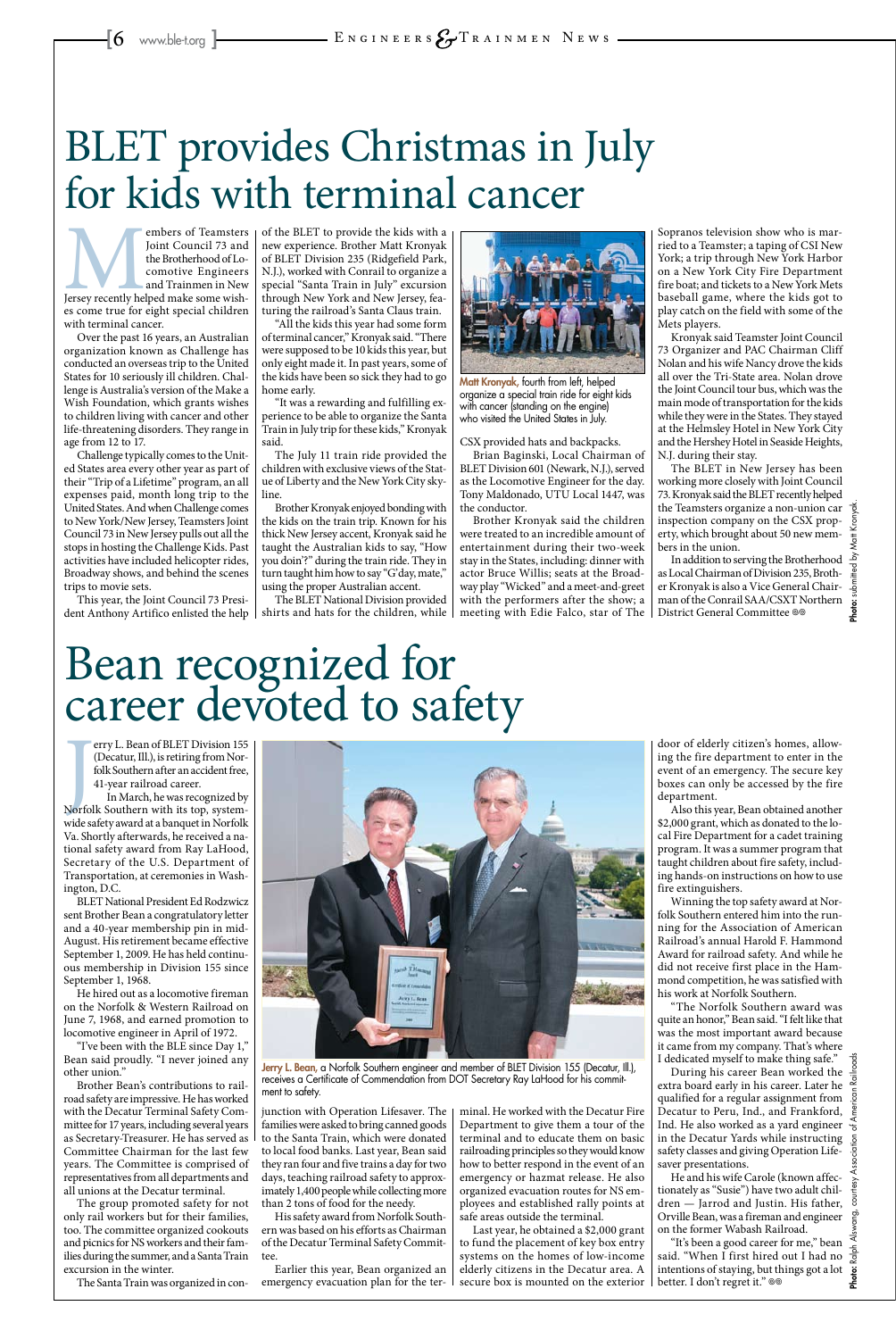

n a joint submission aimed at im-<br>proving safety and the security of<br>member paychecks, the Brother-<br>hood of Locomotive Engineers and<br>Trainmen and United Transporta-<br>tion Union have asked the Federal Rail-<br>road Administrati n a joint submission aimed at improving safety and the security of member paychecks, the Brotherhood of Locomotive Engineers and Trainmen and United Transportaroad Administration (FRA) to clarify and simplify its interim policies relating to, and interpretations of, the Rail Safety Improvement Act's changes to hours-ofservice limitations that went into effect July 16.

The sought after clarifications and simplifications fall into three categories:

1.The Rail Safety Improvement Act's (RSIA) prohibition of communication with employees during statutory off-duty periods;

2.The RSIA's provisions pertaining to mandatory off-duty time following the initiation of an on-duty period for a specified number of consecutive days; and,

3.The maximum number of hours that may be worked in a calendar month.

The joint BLET-UTU comments observe that the hours-of-service provisions in the safety act "produced the most far

reaching effects on hours-of-service of safety critical railroad workers since enactment of the original Hours-of-Service Act in 1908." In fact, the FRA, itself, observes that the hours-of-service amendments "are extraordinarily complex and comprehensive."

> "The comments are intended to provide greater clarity to the sometimes confusing provisions of the law, and to assist BLET and UTU general committees in their efforts to negotiate a better balance between maintaining earnings and the new requirements," said BLET National President Ed Rodzwicz and UTU International President Mike Futhey. ®®

Because of the complexity, said the BLET and the UTU, "the statute itself fails to adequately address a number of important issues that will almost certainly have a substantial effect on our members. Moreover, FRA has been forced to provide interpretations that must address goals that sometimes are in conflict. It is our sincere hope that these (joint BLET-UTU) comments will provide a basis for improvement of FRA's policies and interpretations in a way that is faithful to the intent of Congress."

The BLET and the UTU also asked the FRA "to further clarify their stated interpretations in plain language to the maximum extent possible, so there is no room for debate concerning the application of those interpretations."

The BLET and the UTU noted also that they were "not" commenting on each policy and interpretation "because we do

> "It was a great feeling to have a Secretary of Transportation who really understands the needs of our workers and the importance of railroads to this country," BLET President Rodzwicz said. "I think the commitment to fund high speed rail by this administration and its vow to protect railroad workers is a refreshing change from the past. I look forward to working with the Secretary and the Federal Railroad Administration in the future."  $\otimes$

not want to unnecessarily burden the record. However, FRA should not conclude that we concur with each of the policies and interpretations with which we strongly disagree, but we are withholding comment concerning them because FRA's position has been dictated by the statute itself, and FRA cannot depart from statutory requirements; therefore, comments concerning these subjects would be futile."

**To read the joint comments, click here:** http://www.ble-t.org/pr/pdf/ FRA-2009-0057-BLET-UTU.pdf

**For continuous updates on the Hours of Service Act, visit the BLET website:**  http://www.ble-t.org/hos/

# BLET, UTU file joint comments on FRA HOS Interpretations

and asked for the Secretary's assistance in working with the carriers and unions to achieve the best possible results for BLET members. BMWED President Simpson discussed roadway worker protection with the Secretary, and the impact it has on his members.

Additionally, the labor leaders discussed high speed rail Secretary LaHood, noting that there have already been 278 proposals for high speed grants made by various entities around the country, which is a sign of the overwhelming demand for high speed rail. The BLET/BMWED/IBT delegation made sure that Secretary LaHood understood the potential impact high speed rail will have on our member-

ship, especially in light of the trends toward contracting out work from the rail labor crafts in commuter rail.

Funding for the Federal Railroad Administration and its on-going safety projects were also discussed, especially in light of the Rail Safety Improvement Act of 2008 and the additional responsibility given to the Administration.

Ph: (612) 333-6371 (800) 435-7888 Fax: (612) 333-3619 wjungbauer@yjblaw.com www.yjblaw.com

The policy currently in effect is that official communications between BLET members and the National Division require a hard copy of the correspondence — with a signature — being received by the National President — to be considered an "official communication."

> This will allow the President to be aware of the opinions and suggestions of the membership, while at the same time providing a timely response to the member, if a response is necessary.  $\circledcirc$

**The members of BLET Division 266** in Savanna, Ill., have established a memorial fund to honor the memories of Josh Osborn and Andrew Reed, who were killed in a tragic accident on July 14.

"The families are really struggling financially right now, and we want to help them through this difficult time," said Division 266 Secretary-Treasurer Todd Poffenberger.

Osborn was engaged to marry Jennifer Schreiner. The couple had a twoyear-old daughter, Kaliann Schreiner, as well as Jennifer Schreiner's daughter, Bailey Baker.

Reed was also engaged to be married. He is survived by his fiancee, Jamie Diercks, their one-year-old daughter, Brynn, and Jamie's daughter, Delaney Holmes.

Brother Poffenberger is the fund's administrator. Donations will be divided equally between the two families.

#### **Donations can be made to:**

BLET Local 266 Memorial Fund c/o The National Bank 229 Main St. Savanna, IL 61074

Anyone with questions may contact Brother Poffenberger at (815) 291-9546.

## Memorial fund for fallen IC&E members

#### Teamster leaders meet with LaHood

CONTINUED FROM PAGE 1 <0

ike a chain, a union is only as strong as its weakest link. Union rights, including rights of injured workers under the FELA, are linked together with and depend upon union members who witness such injuries telling the truth in carrier investigations and in Court. Railroad worker witnesses are protected from carrier harassment and intimidation by Section 60 of the Federal Employer's Liability Act and the new federal Whistleblower laws found in 49 CFR 20109. Section 60 of the FELA

provides for up to a \$1,000

fine and a year in prison and under the new Whistleblower Act 20109 it also provides

for \$250,000 punitive damages fee for any company official who harasses a witness in an FELA case.

The vast majority of union members gladly tell the truth in company investigations or in court. We salute those union Brothers and Sisters who quietly do the right thing day in and day out.

Rail carriers have tried their best to destroy the rights of injured railroad workers and their families by trying to break unions, abolish the FELA and have failed in all such attempts.

The injured union members and witnesses of union members gladly enjoy the wages, benefits, and protections of their union that have been earned by

the blood, toil, sweat, and tears of other union members and their families who were willing to sacrifice wages, intimidation, and in some cases their lives to fight for the rights of ALL union members.

Statistically most railroad workers will either be injured or be a witness in a case where another worker is injured in their career. When deciding what to do in such a situation, union members should be guided by the Golden Rule of witness testimony: Testify truthfully on behalf of your union Brother if you would want your union Brother to testify truthfully for you.

If every union member would follow this rule, there would be no weak link in the

chainmail of union armor defending truth, justice, and the American way.

Submitted by:



Bill Jungbauer BLET Designated Legal Counsel President of Yaeger, Jungbauer & Barczak, PLC 745 Kasota Ave. SE Minneapolis, Minnesota 55414

Above: Bill Jungabuer testifying before Congress on the harassment and intimidation of railroad employees.

#### Federal Employers' Liability Act (FELA) >>

# Witnesses in FELA cases

"Rail carriers have tried their best to destroy the rights of injured railroad workers by trying to break unions."

> This is to provide that the actual question(s) are addressed, and ensures that when official interpretations are made they have reference to a specific request and can be used in future correspondence.

Due to the volume of e-mails it would be impossible for the

President to answer all unofficial communications. Therefore, it is the policy of the BLET National Division Office that e-mails addressed to the National President will be reviewed and forwarded to the appropriate officer or staff for a timely response. In other words, an email message is not considered an official communication.

## Electronic Communications Policy